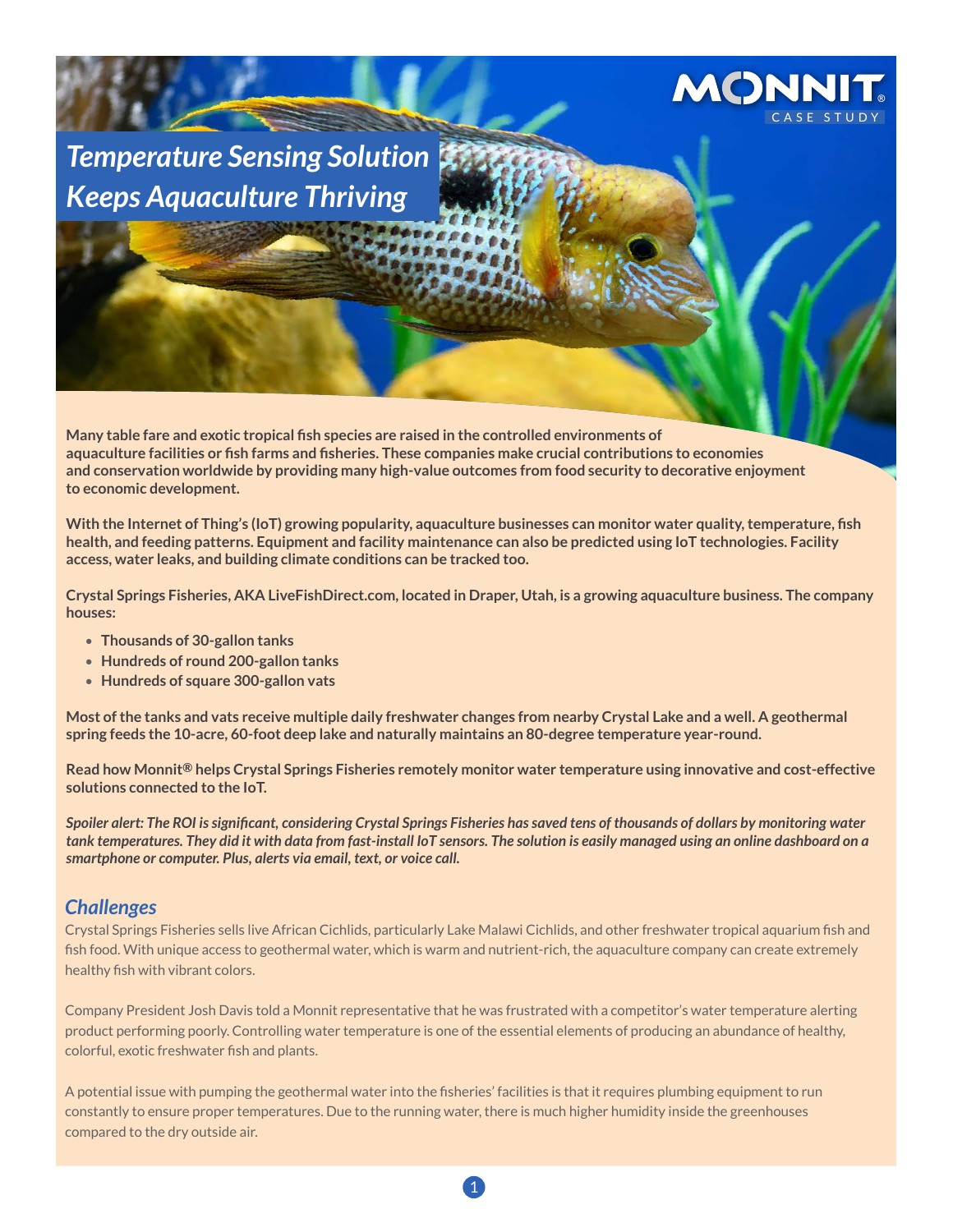The other manufacturer's temperature detecting device was:

- Vulnerable due to the environment's high humidity
- Malfunctioning when transmitting data
- Not alerting anyone to the potentially devastating effects of a temperature imbalance in tubs, runways, and sinks

While there was no harm to fish or facilities, Davis was very concerned when he learned of the failure. In case of an issue with the geothermal well, the hatchery uses generators to keep water temperature consistent and fish alive, but immediate action must be taken. He worried that the company could lose an entire hatchery in a few hours. He knows every second counts regarding alerts about water temperature.

## *Solution*

Davis decided his company needed:

- A reliable temperature monitoring system to immediately alert him and his managers if temperatures in tanks, vats, sinks, tubs, and more fluctuated too far out of range
- A simple solution to install and use with high value in cost, features, and reliability

Davis chose an automated Monnit Remote Temperature Monitoring Solution to track temperatures and send alerts. A couple of key features with Monnit's solution stood out from previous systems he used.

The first feature is Monnit's industrial sensor housing—an IP65, NEMA 4X, CE-rated, sealed, and weatherproof enclosure. Monnit ALTA® Temperature Sensors work flawlessly in harsh environments. The high humidity and probes or leads sensing in water are not a problem. The second feature is Monnit's notification and alerting system, sending data communications to any Internet-enabled device.

Davis and his staff self-installed:

- Wireless, leaded ALTA Standard Temperature Sensors in various locations where spring water flowed into aquaculture facilities
- The iMonnit Sensor Management and Remote Monitoring Software for use on staff smartphones and computers—virtually anytime, anywhere
- An ALTA Cellular Gateway at one end of each greenhouse to protect and communicate data sent to and from sensors

Sensors send data wirelessly to the gateway, then the gateway aggregates the data and sends it to the iMonnit Software. The Temperature Sensors were set up in iMonnit to check and record temperatures every half hour. Davis set up notifications to alert staff via text if temperatures were outside of his preset limits, allowing staff to respond immediately.

Not only is Crystal Springs Fisheries staff able to receive notifications if the water temperature drops below safe levels, but they also receive alerts should the ALTA Gateway not be able to communicate with one of the sensors. While this situation would be rare on a Monnit IoT network, it provides staff with peace of mind.

### *Results*

Crystal Springs Fisheries implemented sensors at their hatchery facilities and warehouse store for a fraction of the cost compared to other sensing and data reporting solutions. Monnit Sensors monitor hundreds of thousands of dollars worth of fish inventory, much of which could spoil in a few hours if the water temperature drops.

With the new Monnit Remote Monitoring Solution in place, Davis has around-the-clock monitoring with no more trips to check on inventory in the middle of the night.

**ROI:** Soon after using the Monnit Solution, Davis optimized his company's remote temperature monitoring and potentially saved thousands of dollars by avoiding temperature damage.

"Monnit's industrial sensors work perfectly in our hatchery where water and humidity have been a problem for other products we've used," says Davis. "Monnit's products are durable and reliable. I can sleep easy at night now, knowing that I'll be notified immediately if water temperatures at various locations in our hatchery or store need attention."

2